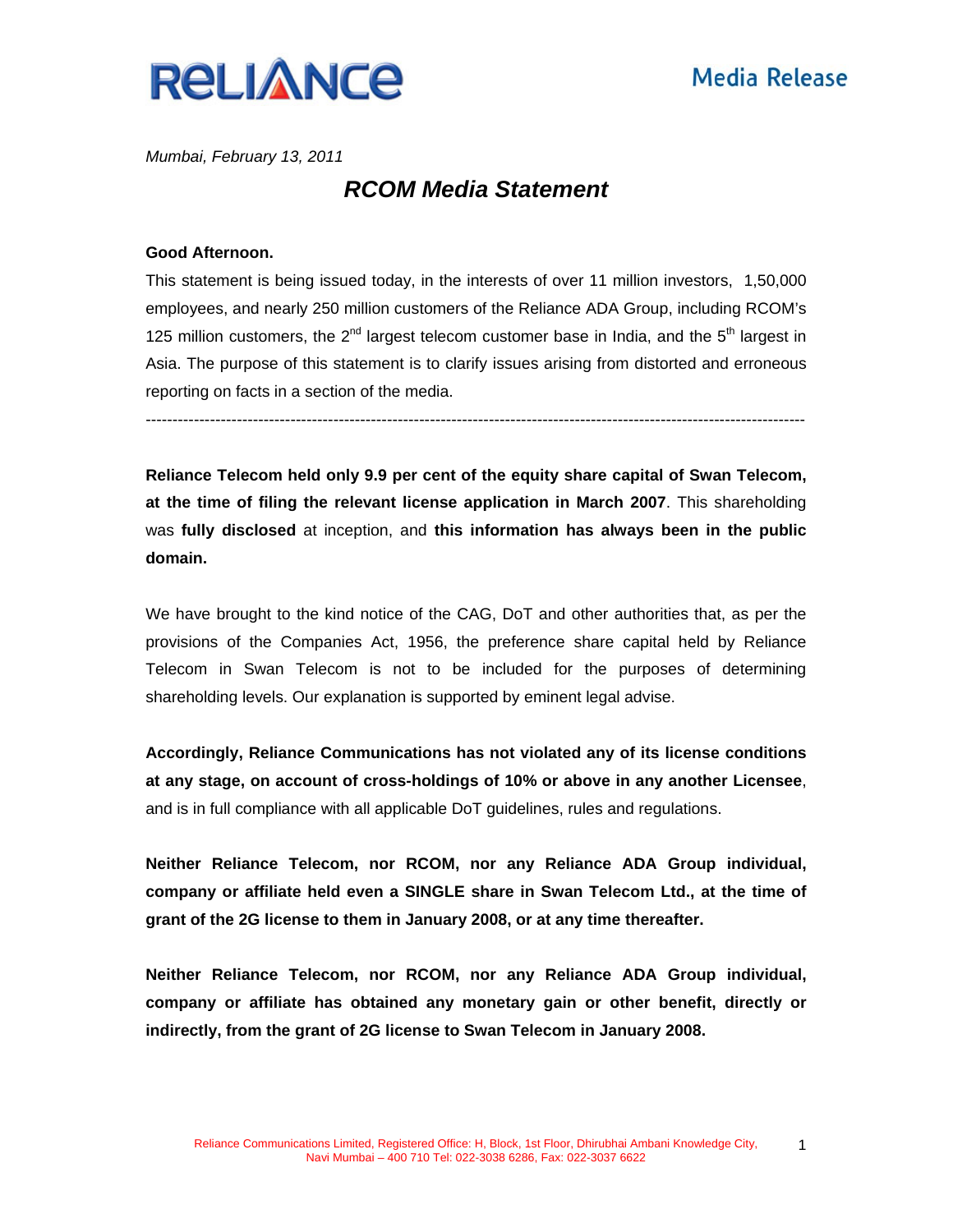

**Neither Reliance Telecom, nor RCOM, nor any Reliance ADA Group individual, company or affiliate is a beneficiary of, or has any connection with, any of the licenses issued, or spectrum granted, to old and new 2G operators in January 2008.** 

**The grant of dual technology approval to RCOM**, against its application that had been **pending** from February 2006 **for more than 18 months**, **was on identical terms and payment of identical fees as for 3 other companies - Shri Ratan Tata group's Tata Teleservices**, Himachal Futuristic Communications and Shyam Telecom (now known as Sistema) - and **there is nothing special or untoward in the same**.

**The grant of dual technology approval to RCOM**, Tata Teleservices and the 2 other companies **was after due process of public consultation by TRAI, recommendations by TRAI to DoT, and acceptance of the same by DOT / Government of India**.

**The grant of dual technology approval to RCOM in October 2007 has been upheld by the Hon'ble Delhi High Court** by a judgment in August 2008, **and by the Telecom Tribunal, TDSAT**, by an order in March 2009.

The unfortunate and erroneous reporting on these matters, in relation to alleged "admissions / discrepancies, probing of links, funding" and other such sensationalist terminology, is unfair and mischievous, apart from being completely misplaced and unwarranted.

**Over the past several weeks**, as part of its investigations pursuant to the Hon'ble Supreme Court's orders, **the CBI is reportedly examining a large number of telecom companies and their officials**, from across the entire telecom industry, in relation to various matters for the years 2001 to 2008.

**Contrary to media positioning and reporting, the investigations by CBI and other authorities are by no means specific to RCOM executives, and instead, have already reportedly covered more than 50 people from across a large number of telecom operators.** 

As part of this process, CBI is continuing its examination of certain employees of Reliance ADA Group, **as well as all other telecom operators**, who were handling these matters at the relevant time.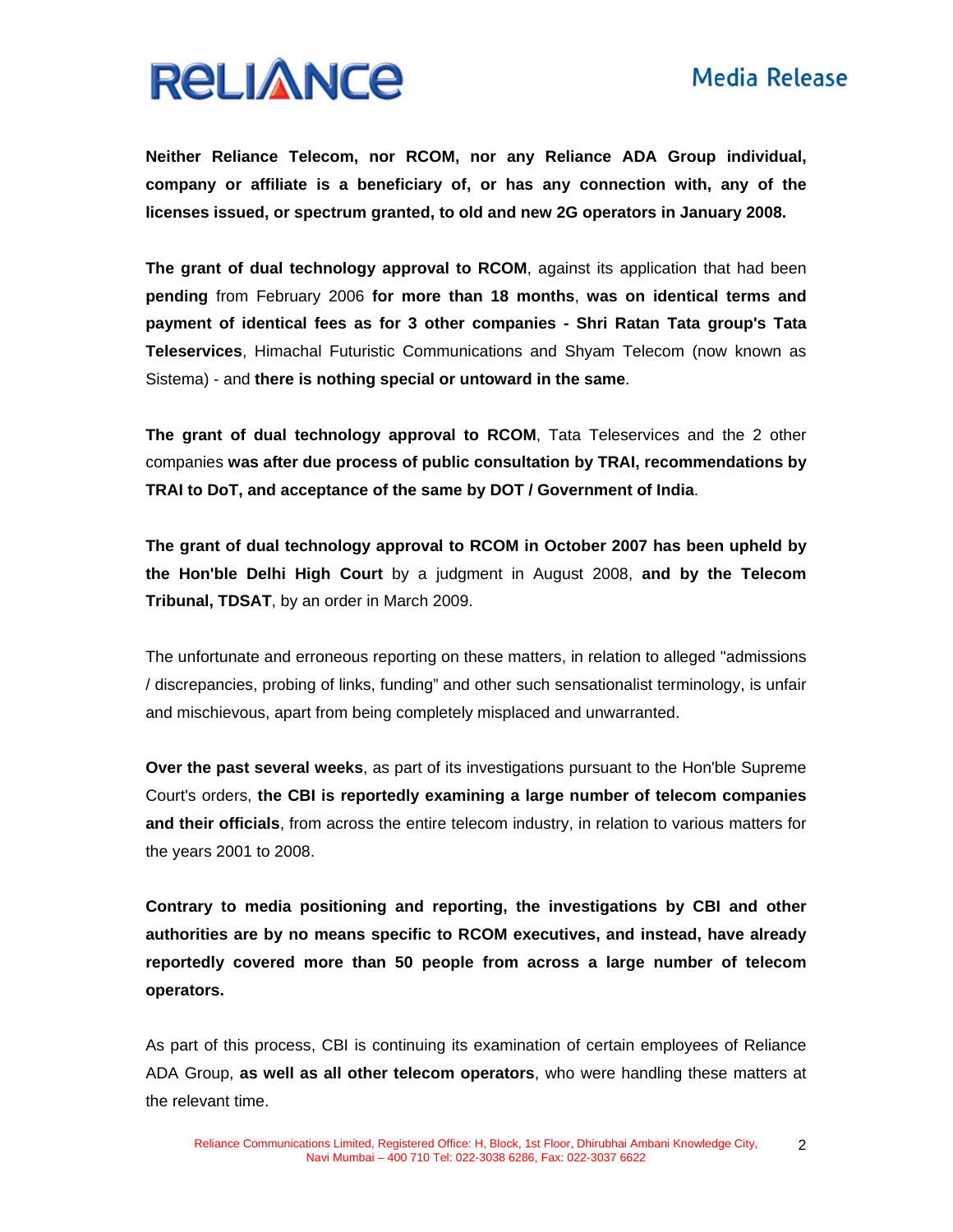

Mr. Hari Nair of our group was Company Secretary of Swan Telecom for a few months while Reliance Telecom held a 9.9 per cent equity stake in that Company, but that shareholding was sold, and he ceased to hold that post, well before a license was granted to Swan Telecom in January 2008.

As duty-bound in law and in good faith, **we are fully co-operating with the authorities in this regard, and will continue to extend all assistance as required to enable them to complete their investigations**, including attendance of concerned Directors and executives, and providing relevant information.

**It is unfortunate that a malicious campaign of disinformation**, falsehoods and calumny is being spread by **RCOM's telecom industry competitors and corporate rivals, to put up a smokescreen and cover their own unprecedented irregularities** over the past decade, and thereby protect their industry market shares built through **manipulation of thepolicy regime, and favoritism** in connivance with certain DoT officials of the relevant time.

**It is also shocking that certain individuals, who have recently come under intense scrutiny of multiple investigative agencies**, and are still being interrogated for serious violations of a multitude of laws, rules and regulations, appear to have learnt no lesson, and are **back to their old ways of attempting to subvert the fabric of governance and media**.

**The old 2G operators, by active and fraudulent misrepresentation and concealment of material facts from the government, have unscrupulously caused the National Exchequer staggering losses of over Rs. 1,00,000 crore, during the period 2001 to 2010.** 

**The brazen hijacking of a critical national resource** - spectrum in the most lucrative circles and most valuable capital efficient frequencies - **by illegally cornering excess spectrum beyond 6.2 MHz in active connivance with certain DoT officials**, **has extensively been documented** and commented upon in successive reports, which form part of the ongoing investigations **by the CBI**, under the monitoring of the Hon'ble Supreme Court.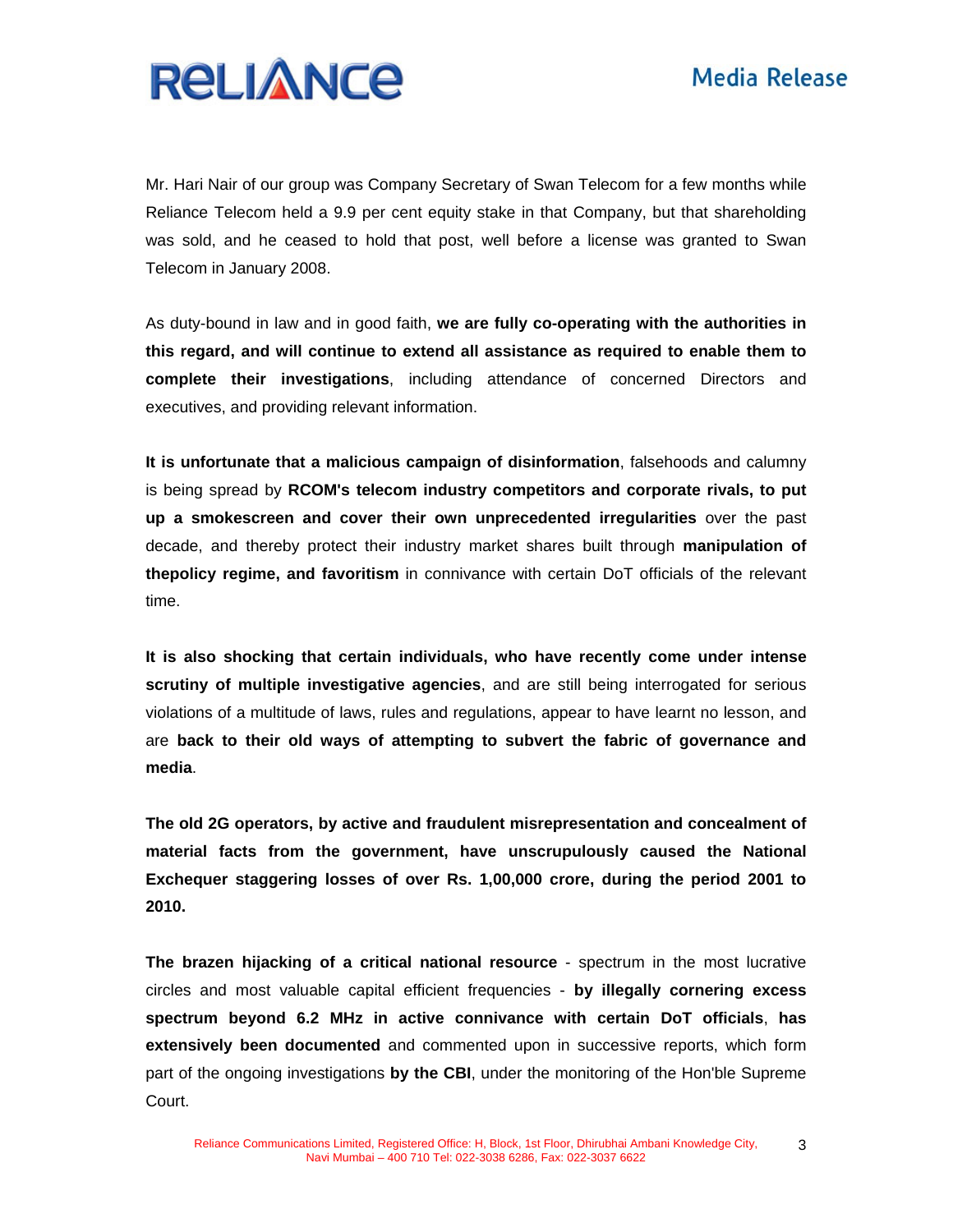# **Media Release**



**These reports include:** 

- **1. The CAG's report of 2010.**
- **2. The Hon'ble Justice Shivraj Patil report of January 20011.**
- **3. The TRAI reports of May 2010 and February 2011.**
- **4. The Hon'ble Telecom Minister, Shri Kapil Sibal's recent public statements.**

**The loss of revenue to the Government by the old 2G operators, on account of hijacking of excess spectrum alone, has been computed at figures of as high as a shocking over Rs. 55,000 crore.** 

Several of these old 2G operators had also secured the prized and most valuable original 8 licenses for 2G in Mumbai, Delhi, Calcutta and Chennai in 1994-95, on a nominated basis **WITHOUT ANY AUCTION AND BY NEARLY ZERO PAYMENT OF LICENSE FEES.** 

Less than **Rs. 200 crore for a Delhi and Mumbai license** for instance, **compared to the recent 3G auction of over Rs. 7,000 crore** for a license in these two cities.

Subsequently, these unscrupulous **old 2G metro operators, by fraudulent misrepresentation of facts, and in active connivance with certain DoT employees, deceived the Governments of that time, and obtained an extension and doubling of their license period from the stipulated 10 years to an unprecedented 20 years, WITH ZERO PAYMENT OF ADDITIONAL LICENSE FEES**.

These facts have been extensively documented in the **CAG's report of the year 2000**.

Based on this fraudulently obtained, unprecedented and unparalleled benefit in the history of the telecom sector globally, these **old 2G operators immediately sold stakes in their companies to foreigners, and encashed thousands of crores of rupees as illegal profits, in identical manner as has been adversely commented upon in the CAG's report of 2010, in relation to stake sales for 2G licenses issued in 2008.** 

**In the interests of a level playing field, fairness, equity and transparency, RCOM looks forward to the completion of investigations by the CBI, covering all these aspects of the 2G telecom regime in India**, **to identify the real beneficiaries and promoters, who** 

4